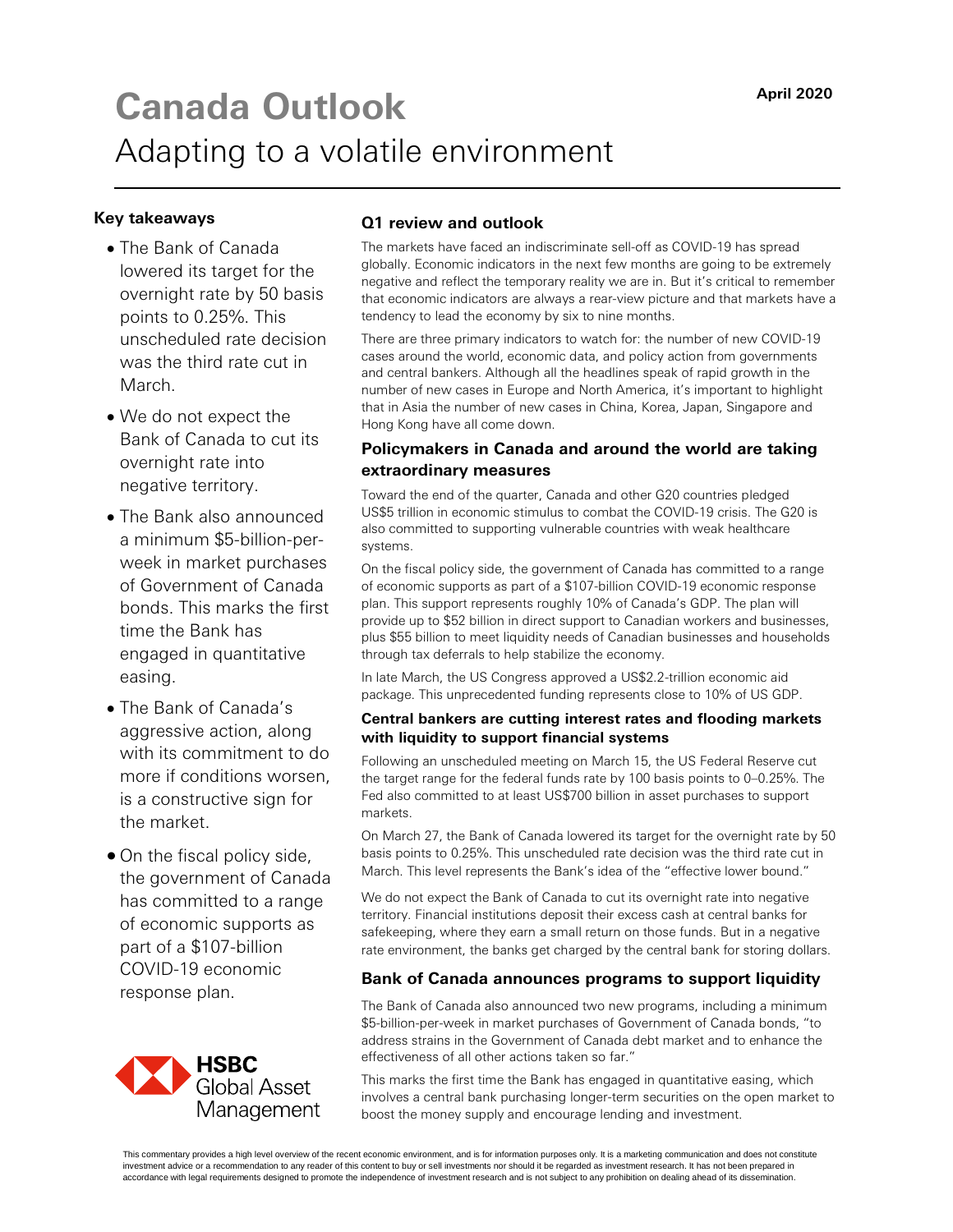Markets have been extremely volatile, and we have cautiously rebalanced our portfolios on several occasions.

Based on current valuations, riskier asset classes are offering compelling values for patient long-term investors.

# **Investment strategy highlights**

Markets have been extremely volatile, and we have cautiously rebalanced our portfolios on several occasions. We've upgraded the quality of our fixed income holdings in our portfolios for the near term. We have also made targeted investments in equities that now represent good long-term value.

Based on current valuations, riskier asset classes are offering compelling values for patient long-term investors. Risk assets are any assets that are not risk-free. Risk assets include equities, commodities, high-yield bonds and other financial products that fluctuate in price.

We still believe the disruption to global economic activity is likely to be shorter term in nature, with policy support helping to cushion the blow. But despite this, at this point, we think it is important to build up portfolio resilience against the potential for a more significant and protracted global economic slowdown. We will continue to be more selective in the risk assets we hold.

# **Markets forced lower by pandemic**

Canadian equities, as measured by the S&P/TSX Composite Index, were down 20.9% in the first quarter. Canadian bonds, as measured by the FTSE Canada Universe Bond Index, finished the first quarter up 1.56%.

#### **S&P/TSX Composite Index and Sector Performance**  (period ended March 31, 2020)

|                            | 3-<br><b>Month</b> | 1-Year     | 2-Year*    | 5-Year*   | 10-Year* |
|----------------------------|--------------------|------------|------------|-----------|----------|
| S&P/TSX Composite<br>Index | $-20.90\%$         | $-14.21%$  | $-3.69%$   | 0.89%     | 4.10%    |
| Energy                     | $-37.18%$          | $-33.88%$  | $-16.94%$  | $-9.30\%$ | $-3.79%$ |
| <b>Materials</b>           | $-18.78%$          | $-7.31%$   | $-2.36%$   | 1.17%     | $-2.64%$ |
| Industrials                | $-15.05%$          | $-7.47%$   | 3.35%      | 6.02%     | 11.65%   |
| Consumer Discretionary     | $-32.83%$          | $-29.48%$  | $-18.17%$  | $-3.88%$  | 6.95%    |
| Consumer Staples           | $-9.33\%$          | $-6.22%$   | 6.03%      | 5.90%     | 13.84%   |
| Healthcare                 | $-37.15%$          | $-62.45%$  | $-26.22\%$ | $-39.78%$ | $-3.68%$ |
| Financials                 | $-21.10%$          | $-13.28%$  | $-5.15%$   | 3.76%     | 7.03%    |
| Information Technology     | $-3.74%$           | 26.05%     | 27.58%     | 18.58%    | 6.17%    |
| <b>Telecom Services</b>    | $-8.11%$           | $-5.61%$   | 5.05%      | 6.98%     | 11.45%   |
| <b>Utilities</b>           | $-5.28%$           | 12.15%     | 12.23%     | 7.59%     | 7.74%    |
| <b>Real Estate</b>         | $-28.44%$          | $-25.33\%$ | $-5.62%$   | 0.64%     | 8.77%    |

\*Compound annual growth rate

Source: Bloomberg as at March 31, 2020. Performance stated in Canadian dollar total returns.

# **Oil prices spike but remain depressed**

In the near term, crude oil prices will likely remain under pressure.

Crude oil prices gained ground in early April after US President Donald Trump said he expected Saudi Arabia and Russia to make major output cuts, of about 10 million barrels or more, though his comments triggered scepticism over the volume of curbs and whether reductions would actually be made. A Kremlin spokesperson said Russia had not agreed to a production cut with Saudi Arabia. Saudi Arabia also did not confirm the cuts but called for an urgent meeting of OPEC and its alliance to reach a "fair deal" that would restore balance in oil markets. In the near term, crude oil prices will likely remain under pressure. The International Energy Agency said global demand could drop by as much as 20% due to coronavirus lockdowns.

The S&P/TSX Composite Index was down 20.9% in the first quarter.

The FTSE Canada Universe Bond Index finished the first quarter up 1.56%.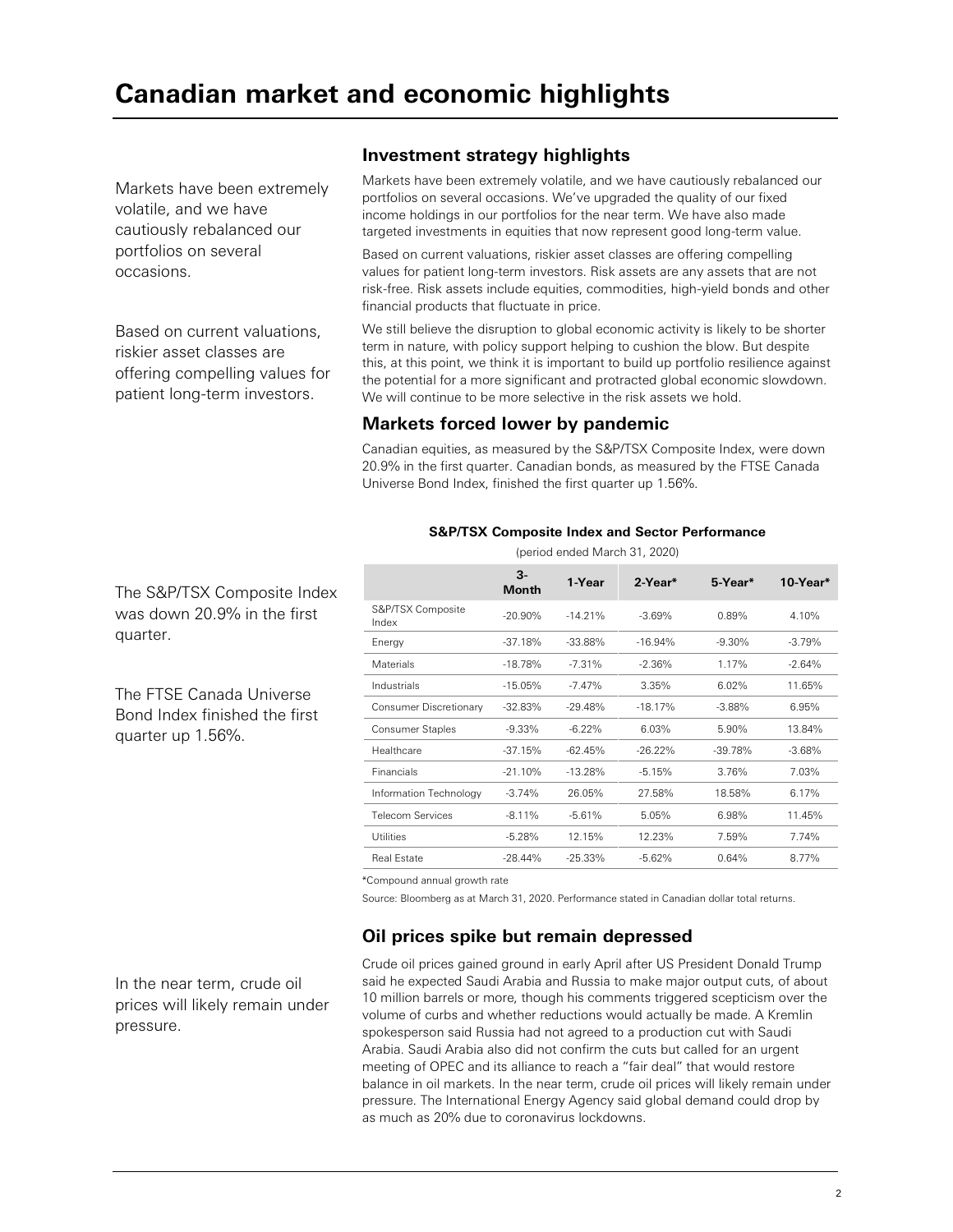The price of West Texas Intermediate (WTI) oil traded around \$25 per barrel in early April, down from almost \$50 per barrel in early March. The Government of Canada is working on a rescue package for struggling oil companies. Finance Minister Bill Morneau has also suggested providing support for banks that lend to the sector

## **Unemployment numbers hit record levels**

US initial jobless claims surged to an all-time high of 3,283,000 at the end of March, well above an expected 1,700,000. Weekly jobless claims have never before breached 700,000, even during the depth of the financial crisis or the recession in the early 1980s.

The number suggests that at least 2% of the US workforce applied for unemployment insurance last week alone. Many non-essential businesses have been forced to shut their doors and lay off staff amid the COVID-19 outbreak and social distancing policy response.

More than one million Canadians have already applied for unemployment benefits. An Angus Reid survey at the end of March found that 44% of Canadian households have suffered job losses or reduced work hours.

## **Diversification and focusing long term are key to getting through this crisis**

Whereas "timing the market" is notoriously difficult, the right strategy is, in fact, to focus on "time in the market." Staying invested and diversified is key. According to data from 2010 to 2019, portfolios that missed out on the top 20 performing days during this period would have been significantly harmed.



Sources: HSBC Global Asset Management, Bloomberg, S&P/TSX Composite Total Return Index, as at December 31, 2019. Period range is from January 1, 2010 to December 31, 2019. Past performance is not an indication of future returns. The performance may go down as well as up.

Our portfolios are diversified in bonds and currencies that are mitigating the impact of the correction.

We expect a U-shaped economic recovery, not a V-shaped recovery. This suggests things will get better gradually.

Our portfolios are diversified in bonds and currencies that are mitigating the impact of the correction. History suggests that panicked sellers will likely lose out, because they end up selling low and buying high. Selling and parking cash on the sidelines might seem like a good plan, but timing re-entry into market is extremely difficult.

### **We expect a U-shaped recovery**

Eventually, a huge amount of pent-up demand should lead to a recovery in consumer spending. We expect a U-shaped economic recovery, not a V-shaped recovery. This suggests things will get better gradually. Bonds will provide the first signs of stability in financial markets, with liquidity improving and yields firming up. Based on past crises, stocks will then likely recover ahead of the economy by six to nine months. It's important to remember that a once-in-a-generation economic crisis usually creates a once-in-a-generation investment opportunity for the patient and disciplined long-term investor.

 "Timing the market" is notoriously difficult, the right strategy is, in fact, to focus on "time in the market."